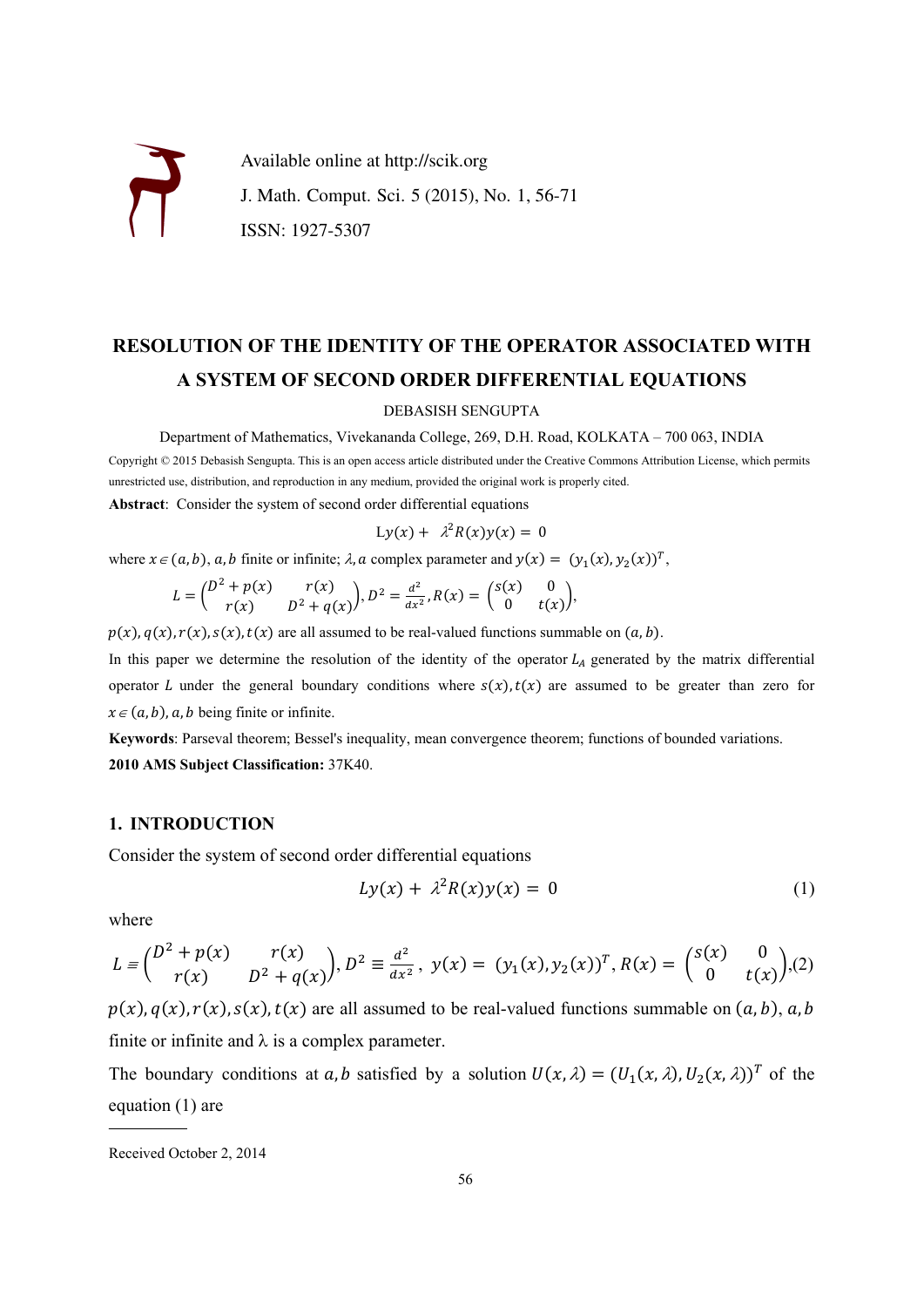#### 57 DEBASISH SENGUPTA

$$
[U(x, \lambda), \phi_i](a) = 0, [U(x, \lambda), \phi_j](b) = 0
$$
\n(3)

 $i= 1, 2; j= 3,4$ , where  $\phi_l = \phi_l(x, \lambda), l = 1, 2, 3, 4$ , called boundary condition vectors, are the solutions of (1) which together with their first derivatives take some prescribed values at  $x =$  $a, x = b$  and [., .]( $\alpha$ ) is the value at  $x = \alpha$  of the bilinear-concomitant [., .]. (See Sengupta [10]). The boundary condition vectors  $\phi_1$ ,  $\phi_2$  at  $x = a$  and  $\phi_3$ ,  $\phi_4$  at  $x = b$  are linearly independent of each other and moreover if

$$
[\phi_1, \phi_2](a) = [\phi_3, \phi_4](b) = 0.
$$
 (4)

then the boundary value problem (1)—(3) leads to a self-adjoint eigenvalue problem over the interval  $(a, b)$  (see Chakravarty[3]).

For the system (1) with  $s(x) = t(x) = 1$  the resolution of the identity of the operator L was investigated by Chakravarty and Roy Paladhi [5].

In this paper we consider the boundary-value problem  $(1)-(3)$  with

$$
s(x) > 0, \, t(x) > 0 \text{ for } a < x < b \tag{5}
$$

and following Naimark([9], Pp - 13), Levitan and Sargsjan ([8], Pp. 128-129) we determine the resolution of the identity of the operator  $L_A$  generated by the matrix differential operator L as given in (2).

In what follows the notations  $y_n(x)$ ,  $\phi(x, \lambda)$ ,  $\theta(x, \lambda)$ ,  $A$ ,  $G(.)$ ,  $\phi(.)$ ,  $\phi(.)$ ,  $\phi(.)$ ,  $\phi(.)$ ,  $F(.)$ ,  $F(.)$ ,  $\tilde{E}(.)$ ,  $\tilde{F}(.)$  etc. are those introduced in Sengupta [11].

# **2. SOME AUXILIARY RESULTS**

Let  $f(x) = (f_1(x), f_2(x))^T$  be a function such that  $f^T(x)R(x)f(x) \in L(a, b)$ . Then following Bhagat [1,2] the resolvent of  $f(x)$ , defined in (22) of Sengupta ([11] Pp. – 1570]), is given by

$$
\Phi(a, b, x, z; f) = \int_a^b G(a, b, x, \xi, z) R(\xi) f(\xi) d\xi
$$
  
= 
$$
\sum_{n=-\infty}^{\infty} y_n(x) \int_a^b y_n^T(\xi) R(\xi) f(\xi) d\xi / A(z - \lambda_n)
$$
 (6)

Let us put  $f(\xi) = Y_m(\xi) = (Y_{1m}(\xi), Y_{2m}(\xi))^T$ , (*m* fixed) the eigenvector corresponding to the eigenvalue  $\lambda_m$ .

Then by the orthogonality of the eigenvectors, we have from (6) for the Green's matrix G(.),

$$
\int_a^b G(a, b, x, \xi, z) R(\xi) Y_m(\xi) d\xi = Y_m(x) / (z - \lambda_m). \tag{7}
$$

Therefore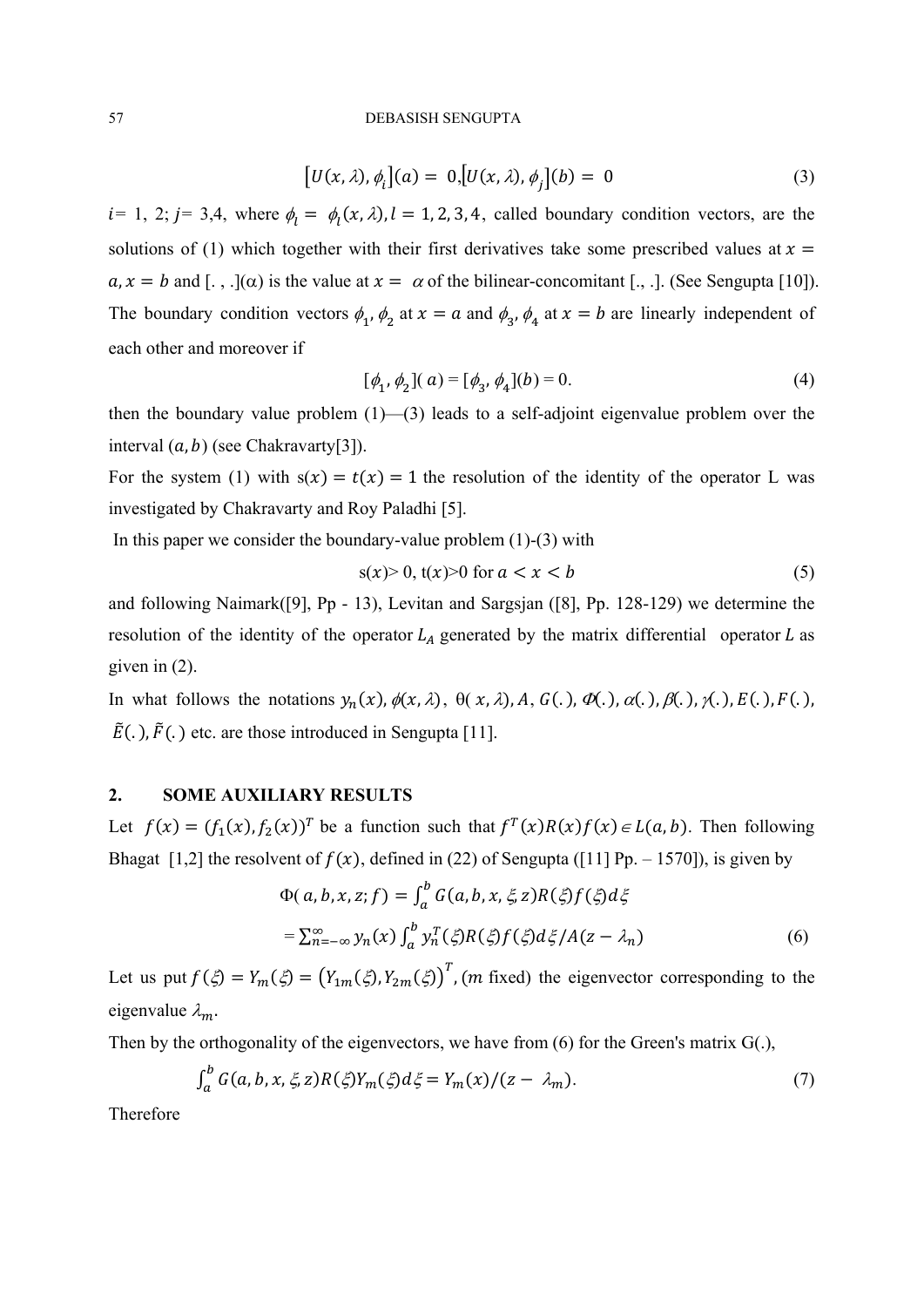$$
\int_{a}^{b} G_{r}^{T}(a, b, x, \xi, z) R(\xi) Y_{m}(\xi) d\xi = \frac{Y_{rm}(x)}{z - \lambda_{m}}, r = 1, 2
$$
\n(8)

i.e.;  $Y_{rm}(x)$  are the Fourier Coefficient of  $G_r(a, b, x, \xi, z)$ ,  $r = 1, 2$ , considered as a vector function of  $\xi$  for fixed  $x, z$ .

Applying the Parseval equality (39) of Sengupta [11] to the vectors  $G_r(a, b, x, \xi, z)$  and using (8) we obtain

$$
\int_{a}^{b} G_{r}^{T}(a, b, x, \xi, z) R(\xi) G_{r}(a, b, x, \xi, \overline{z}) d\xi
$$
\n
$$
= \sum_{m=-\infty}^{\infty} \frac{Y_{rm}^{2}(x)}{A|z - \lambda_{m}|^{2}}, r = 1, 2
$$
\n(9)

By using (21) of Sengupta [11] we have

$$
\sum_{m=-\infty}^{\infty} \frac{Y_{rm}^2}{A|z - \lambda_m|^2} < \infty, r = 1, 2,\tag{10}
$$

Applying the inequality  $(\sum a_n b_n)^2 \leq \sum a_n^2 \cdot \sum b_n^2$  $\frac{2}{n}$  (11) We obtain from (10) that

$$
\sum_{m=-\infty}^{\infty} \frac{Y_{1m}(x)Y_{2m}(x)}{A|z - \lambda_m|^2} < \infty \tag{12}
$$

Also for arbitrary but fixed  $\mu$ ,  $(-\mu, \mu) \subset (a, b)$ ,

$$
\sum_{-\mu \leq \lambda_{m \leq \mu}} \frac{Y_m(x, x)}{A|z - \lambda_m|^2} < \infty \tag{13}
$$

where 
$$
Y_m(x, y) = \begin{pmatrix} Y_{1m}(x)Y_{1m}(y) & Y_{1m}(x)Y_{2m}(y) \\ Y_{2m}(x)Y_{1m}(y) & Y_{2m}(x)Y_{2m}(y) \end{pmatrix}
$$
 (14)

and  $Y_m^T(x, y) = Y_m(y, x)$ .

Using the explicit representation for  $y_m(x)$ , as given in (37) of Sengupta [11] it follows from (10) after some manipulation that

$$
\int_{-\mu}^{\mu} [\phi^{T}(x,\lambda)d\alpha(a,b,\lambda)\phi(x,\lambda) + \theta^{T}(x,\lambda)d\beta(a,b,\lambda)\theta(x,\lambda) + \phi^{T}(x,\lambda)d\gamma(a,b,\lambda)\theta(x,\lambda)
$$
  
+ 
$$
\theta^{T}(x,\lambda)d\gamma(a,b,\lambda)\phi(x,\lambda)]. |z - \lambda|^{-2} < \infty
$$
 (15)

Where  $\alpha(a, b, \lambda), \beta(a, b, \lambda), \gamma(a, b, \lambda)$  tend to  $\alpha(\lambda), \beta(\lambda), \gamma(\lambda)$  respectively as  $a \to -\infty, b \to \infty$ (For detail ref. Sengupta [11]).

Hence by making  $a \to -\infty$ ,  $b \to \infty$  first and then  $\mu \to \infty$  we obtain from (15) the following theorem.

**Theorem 1:** For real  $\lambda \neq 0$ ,

$$
\int_{-\infty}^{\infty} [\phi^T(x,\lambda) d\alpha(\lambda) \phi(x,\lambda) + \theta^T(x,\lambda) d\beta(\lambda) \theta(x,\lambda) + \phi^T(x,\lambda) d\gamma(\lambda) \theta(x,\lambda)
$$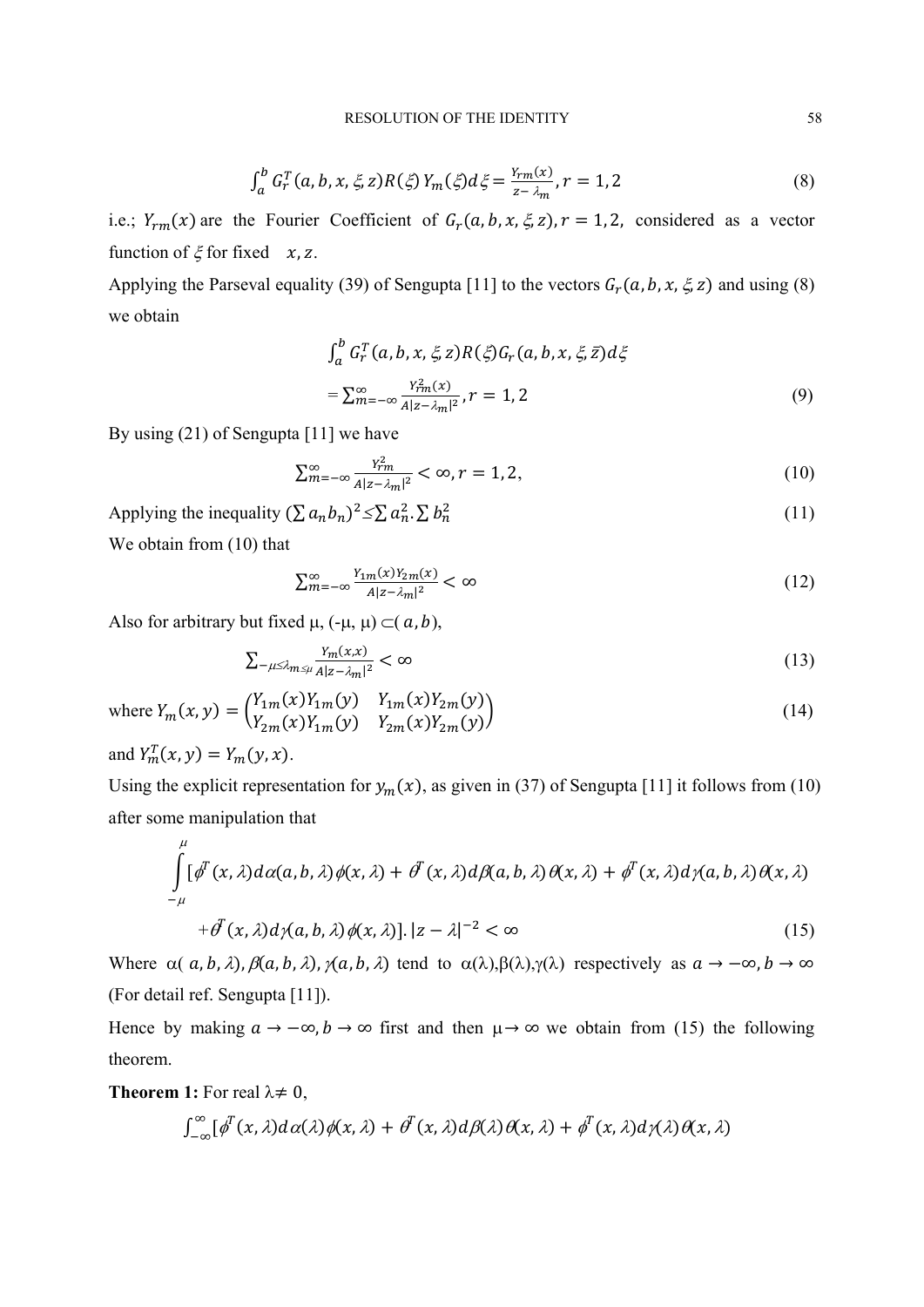$$
+\partial^T(x,\lambda)d\gamma(\lambda)\phi(x,\lambda)[.|z-\lambda|^{-2}<\infty\tag{16}
$$

A consequence of Theorem-1 is the following. It is assumed that  $\alpha(\lambda),\beta(\lambda),\gamma(\lambda)$  are continued to the negative  $\lambda$  axis as odd functions.

**Theorem 2**: For real  $\lambda \neq 0$ , m > 0 the integrals

(i) 
$$
\int_m^{\infty} \lambda^{-2} d\alpha(\lambda)
$$
, (ii)  $\int_m^{\infty} \lambda^{-2} d\beta(\lambda)$  and  
(iii)  $\int_m^{\infty} \lambda^{-2} d\gamma(\lambda)$  are all convergent.

**Proof**: Putting  $x = 0$  in (16) and making use of the initial conditions (5) and (6) of Sengupta [11], the theorem for  $\alpha(\lambda)$  follows easily.

Differentiating both sides of the relation  $(8)$  with reference to x we obtain

$$
\int_a^b \frac{\delta}{\delta x} \left[ G_r^T(a, b, x, \xi, \lambda) R(\xi) y_m(\xi) \right] d\xi = \frac{y'_{rm}(x)}{z - \lambda_m}, r = 1, 2.
$$

Applying the Parseval equality (39) of Sengupta [11] to the functions  $\frac{\delta}{\delta x} G_r^T(a, b, x, \xi, \lambda)$  and arguing in exactly the same way as before for  $\alpha(\lambda)$ , the theorem for  $\beta(\lambda)$  follows.

Since 
$$
\left| d\gamma_{ij}(\lambda) \right|^2 \leq |d\alpha_{ii}(\lambda)| \left| d\beta_{jj}(\lambda) \right|
$$
, for  $i, j = 1, 2$  the theorem for  $\gamma(\lambda)$  also follows.  
Let us now put  $H_{\Delta}(x, y, a, b) = (H_{ij\Delta}(x, y, a, b))$ ,  $i, j = 1, 2$ 

$$
= \int_{\lambda}^{\lambda+\Delta} [\phi^T(x,\lambda) d\alpha(a,b,\lambda) \phi(y,\lambda) + \phi^T(x,\lambda) d\beta(a,b,\lambda) \theta(y,\lambda) + \phi^T(x,\lambda) d\gamma(a,b,\lambda) \theta(y,\lambda) + \phi^T(x,\lambda) d\gamma(a,b,\lambda) \phi(y,\lambda)]
$$

(17)

where  $\alpha(.)$ ,  $\beta(.)$ ,  $\gamma(.)$  are continuous at the end points  $\lambda$  and  $\lambda + \Delta$ . Let  $H_{\Delta}(x, y, a, b)$  tend to  $H_{\Delta}(x, y)$  and as before  $\alpha(a, b, \lambda)$ ,  $\beta(a, b, \lambda)$ ,  $\gamma(a, b, \lambda)$  tend to  $\alpha(\lambda)$ ,  $\beta(\lambda)$ ,  $\gamma(\lambda)$  as  $a \to -\infty$ ,  $b \to \infty$ . Then by making  $a \to -\infty$ ,  $b \to \infty$  it follows from (17) that

$$
H_{\Delta}(x, y) = (H_{ij\Delta}(x, y)), i, j = 1, 2
$$
  

$$
= \int_{\lambda}^{\lambda + \Delta} [\phi^{T}(x, \lambda) d\alpha(\lambda) \phi(y, \lambda) + \phi^{T}(x, \lambda) d\beta(\lambda) \theta(y, \lambda)
$$
  

$$
+ \phi^{T}(x, \lambda) d\gamma(\lambda) \theta(y, \lambda) + \phi^{T}(x, \lambda) d\gamma(\lambda) \phi(y, \lambda)]
$$
 (18)

We prove the following theorem.

**Theorem 3**: For every fixed y,  $H^T_{\Delta}(x, y)R(y)H_{\Delta}(x, y) \in L(-\infty, \infty)$  (19)

*Proof*: From the explicit representation of the normalized eigenvector  $y_n(x)/\sqrt{A}$  (Ref. equation (38) of Sengupta [11]) we obtain by using (14) that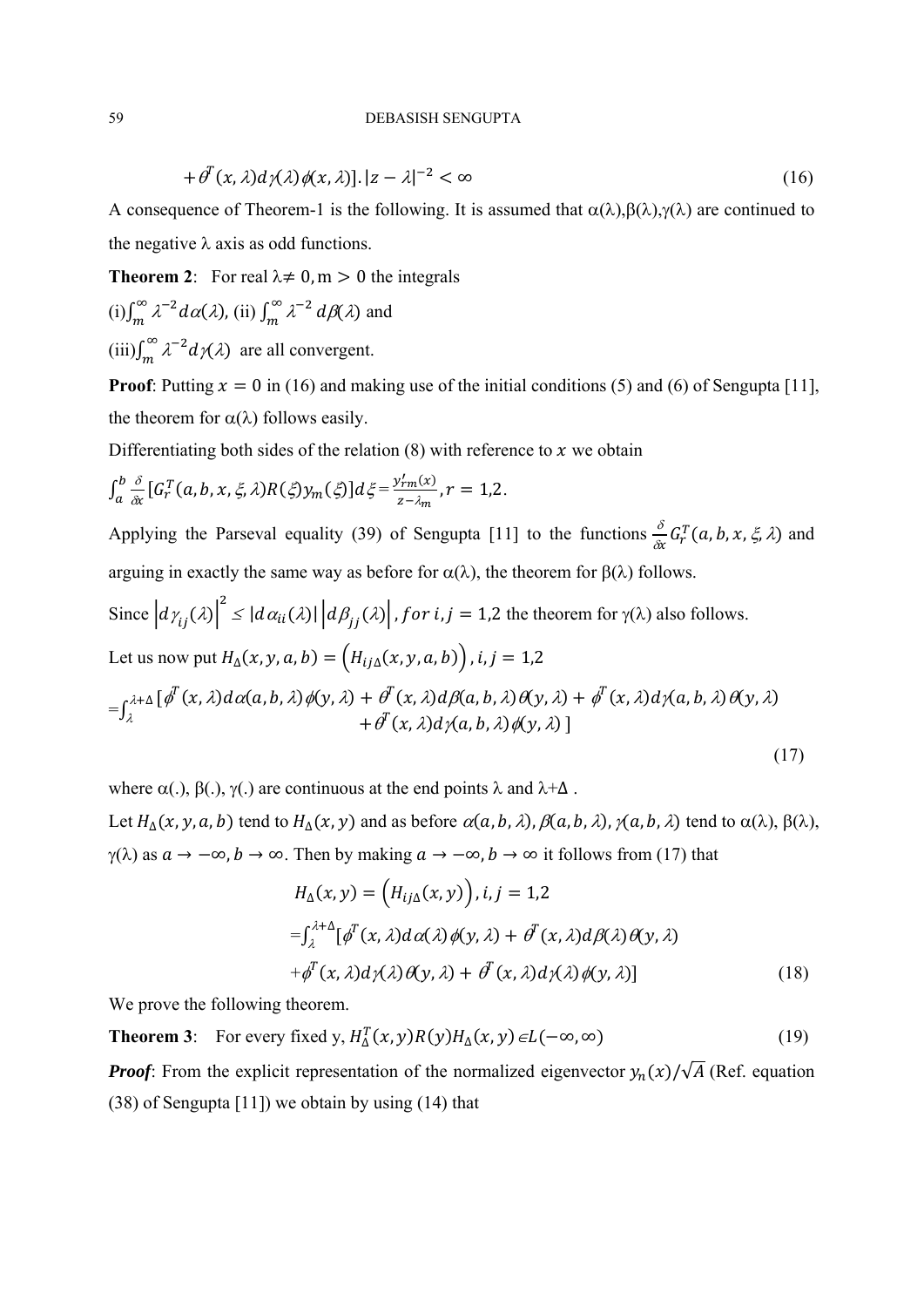$$
\sum_{\lambda \leq \lambda_n \leq \lambda + \Delta} \frac{y_n(x, y)}{A} = H_{\Delta}(x, y, a, b)
$$
\n(20)

Using (20) and the orthogonality conditions for  $y_n(x)$  it follows that

$$
\int_{a}^{b} H_{\Delta}^{T}(x, y, a, b) R(x) H_{\Delta}(x, y, a, b) dx < \sum_{\lambda \leq \lambda_n \leq \lambda + \Delta} y_n(y, y) / A
$$
\n(21)

which is finite.

For arbitrary but fixed  $a_1, b_1, (a_1, b_1) \subset (a, b)$  it follows from (21) that

$$
\int_{a_1}^{b_1} H_{\Delta}^T(x, y, a, b) R(x) H_{\Delta}(x, y, a, b) dx < \sum_{\lambda \leq \lambda_n \leq \lambda + \Delta} y_n(y, y) / A
$$
 (22)

Passing to the limit as  $a \to -\infty$ ,  $b \to \infty$  we obtain from (22) that

$$
\int_{a_1}^{b_1} H_{\Delta}^T(x, y) R(x) H_{\Delta}(x, y) dx < \sum_{\lambda \leq \lambda_n \leq \lambda + \Delta} y_n(y, y) / A
$$
\n(23)

As  $a_1$ ,  $b_1$  are arbitrary, the theorem therefore follows.

Let us now put  $H_{\Lambda}(x, f) = (H_{1\Lambda}(x, f), H_{2\Lambda}(x, f))^T$ 

$$
= \int_{-\infty}^{\infty} H_{\Delta}(x, y) R(y) f(y) dy \tag{24}
$$

where  $f(x) = (f_1(x), f_2(x))^T$  is a vector such that  $f^T(x)R(x)f(x) \in L(-\infty, \infty)$ 

The existence of  $H_{\Delta}(x, f)$  is ensured by the Schwarz inequality, the Theorem-3 and the conditions on  $f(x)$ .

In what follows we say that  $f(x) \in \alpha^2(-\infty, \infty)$  or  $f \in L^2$  if  $f^T(x)R(x)f(x) \in L^2(-\infty, \infty)$ .

**Theorem 4**: If  $f(x) \in L^2(-\infty, \infty)$  and  $(\lambda, \lambda+\Delta)$  is any finite interval, then

$$
H_{\Delta}(x,f) = \int_{\lambda}^{\lambda+\Delta} [\phi^{T}(x,\lambda)\alpha\alpha(\lambda)E(\lambda) + \phi^{T}(x,\lambda)\alpha\beta(\lambda)F(\lambda) + \phi^{T}(x,\lambda)d\gamma(\lambda)F(\lambda) + \phi^{T}(x,\lambda)d\gamma(\lambda)E(\lambda)]
$$
\n(25)

*Proof*: Let  $f(x) = f_n(x) \equiv (f_{1n}(x), f_{2n}(x))^T$  be a vector with compact support i.e.;  $f(x)$ defined on  $(-n, n)$  vanish outside the interval, where  $n \leq \min\{|a|, |b|\}$ a $\leq 0$ , b $\geq 0$ . Then

$$
\int_{-n}^{n} H_{\Delta}(x, y, a, b) R(y) f_n(y) dy
$$
\n
$$
= \int_{\lambda}^{\lambda + \Delta} [\phi^T(x, \lambda) d\alpha(a, b, \lambda) E_n(\lambda) + \phi^T(x, \lambda) d\beta(a, b, \lambda) F_n(\lambda) + \phi^T(x, \lambda) d\gamma(a, b, \lambda) F_n(\lambda) + \phi^T(x, \lambda) d\gamma(a, b, \lambda) E_n(\lambda)]
$$
\n(26)

Where  $E_n(\lambda)$ ,  $F_n(\lambda)$  are explicitly given in (82) of Sengupta [11].

Making 
$$
a \to -\infty
$$
,  $b \to \infty$  from (26) we obtain  
\n
$$
H_{\Delta}(x, f_n) = \int_{-n}^{n} H_{\Delta}(x, y) R(y) f_n(y) dy = \int_{\lambda}^{\lambda + \Delta} [\phi^T(x, \lambda) d\alpha(\lambda) E_n(\lambda) + \phi^T(x, \lambda) d\beta(\lambda) F_n(\lambda) + \phi^T(x, \lambda) d\gamma(\lambda) E_n(\lambda)]
$$
\n(27)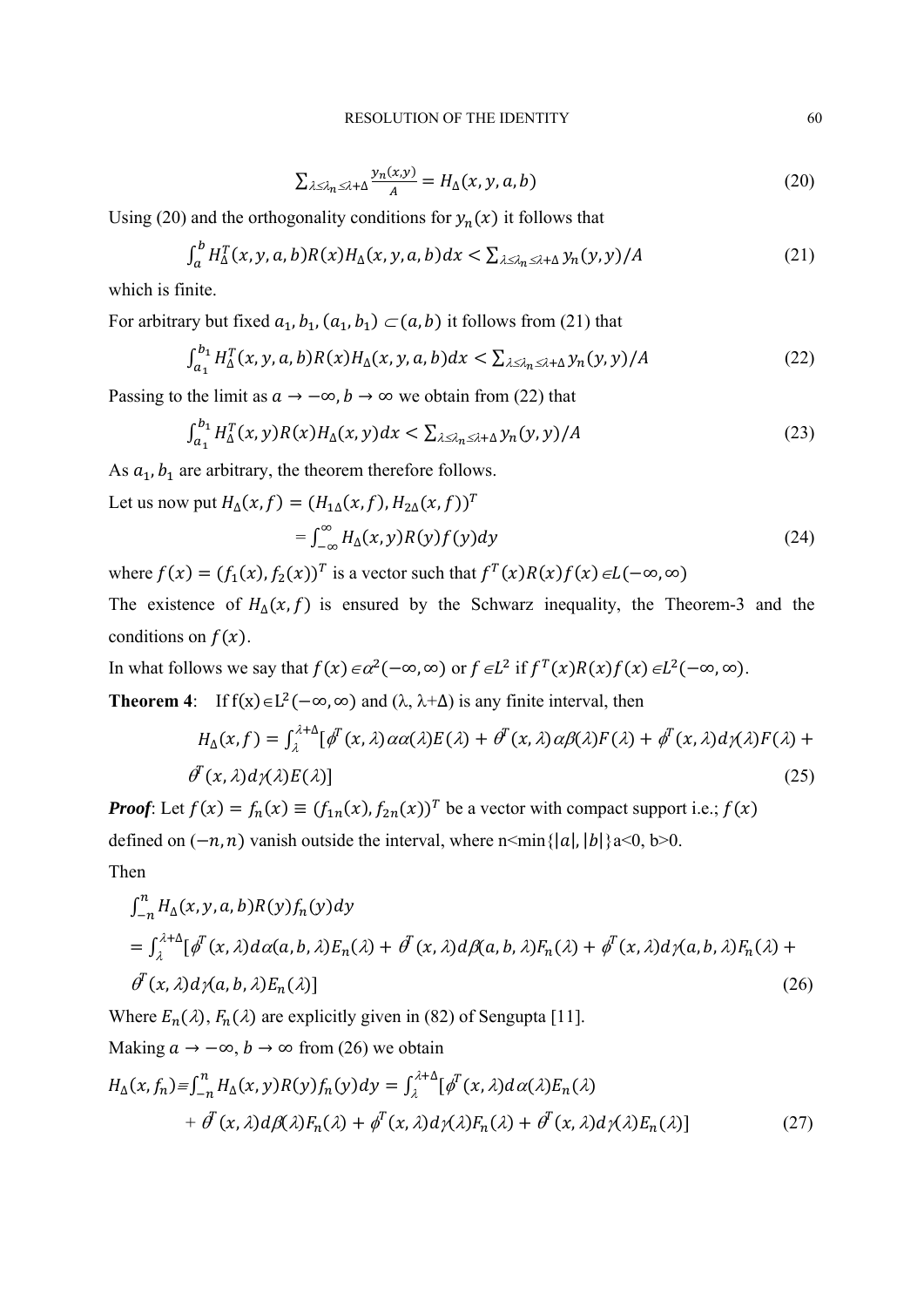Now let  $f(x) = (f_1(x), f_2(x))^T$  be an arbitrary vector such that  $f(x) \in L^2(-\infty, \infty)$ . We approximate in mean to  $f(x)$  by the sequence  ${f_n(x)}$ .

From (25) it follows that for 
$$
r = 1, 2
$$
  
\n
$$
H_{r\Delta}(x, f_n) = \int_{-n}^{n} H_{r\Delta}^T(x, y) R(y) (f_n(y) - f(y)) dy + \int_{-n}^{n} H_{r\Delta}^T(x, y) R(y) f(y) dy = J_1 + J_2
$$
\n(28)

Now  $|J_1| \leq (\int_{-n}^n |H_{r\Delta}^T(x, y)R(y)H_{r\Delta}(x, y)/dy|)^{1/2} \cdot (\int_{-n}^n |(f_n(y) - f(y))^T R(y)(f_n(y) - f(y))^T R(y)$  $f(y))|dy|^{1/2}$ 

(29)

As  $n \to \infty$ ,  $J_1 \to 0$  and similarly  $J_2 \to H_{\Delta}(x, f)$ .

Therefore we obtain

$$
H_{r\Delta}(x, f_n) \to H_{r\Delta}(x, f) \equiv \int_{-\infty}^{\infty} H_{r\Delta}^T(x, y) R(y) f(y) dy, \quad r = 1, 2
$$
\n
$$
\text{Thus } H_{\Delta}(x, f_n) \to H_{\Delta}(x, f) \text{ as } n \to \infty.
$$
\n(30)

Also in the right side of (27),  $E_n(\lambda)$ ,  $F_n(\lambda)$  converges in mean to  $E(\lambda)$ ,  $F(\lambda)$  as  $n \to \infty$ .

(See Theorem-2 of Sengupta [11] ).

Hence the theorem follows from (27).

**Theorem 5**: If  $f(x) \in L^2(-\infty, \infty)$  then for any finite interval  $(\lambda, \lambda + \Delta)$  as a function of  $x, H^T_{\Delta}(x, f)R(x)H_{\Delta}(x, f) \in L(-\infty, \infty)$  (31)

**Proof** With  $f_n(x)$  defined in Theorem-4 we obtain by making use of (20), (21) that

$$
\int_{a_1}^{b_1} \left| \int_{-n}^{n} f_n^T(y)R(y)H_{\Delta}^T(x, y, a, b)dy \right| R(x) \left( \int_{-n}^{n} H_{\Delta}(x, y, a, b)R(y) f_n(y)dy \right) dx \right| \n\int_{a}^{b} \left| \int_{-n}^{n} f_n^T(y)R(y)H_{\Delta}^T(x, y, a, b)dy \right| R(x) \left( \int_{-n}^{n} H_{\Delta}(x, y, a, b)R(y) f_n(y)dy \right) dx \right| =\n\sum_{\lambda \leq \lambda_k \leq \lambda + \Delta} \frac{1}{A} \left( \int_{-n}^{n} y_k^T(y)R(y) f_n(y)dy \right)^2 \text{ (by (20) and the orthogonality of the eigenvectors)}\n\leq \int_{-n}^{n} f_n^T(y)R(y) f_n(y)dy \text{ (by Bessel's inequality)}\n\tag{32}
$$

where  $a_1, b_1$  are arbitrary but fixed and  $(a_1, b_1) \subset (a, b)$ .

Making  $a \to -\infty$ ,  $b \to \infty$  first and then  $a_1 \to -\infty$ ,  $b_1 \to \infty$  the theorem is established for the function  $f_n(x)$ .

The general result for arbitrary  $f(x) = (f_1(x), f_2(x))^T$  such that  $f(x) \in L^2(-\infty, \infty)$  follows by approximating in mean to  $f(x)$  by the sequence  $\{f_n(x)\}\$  for which we take note of the fact that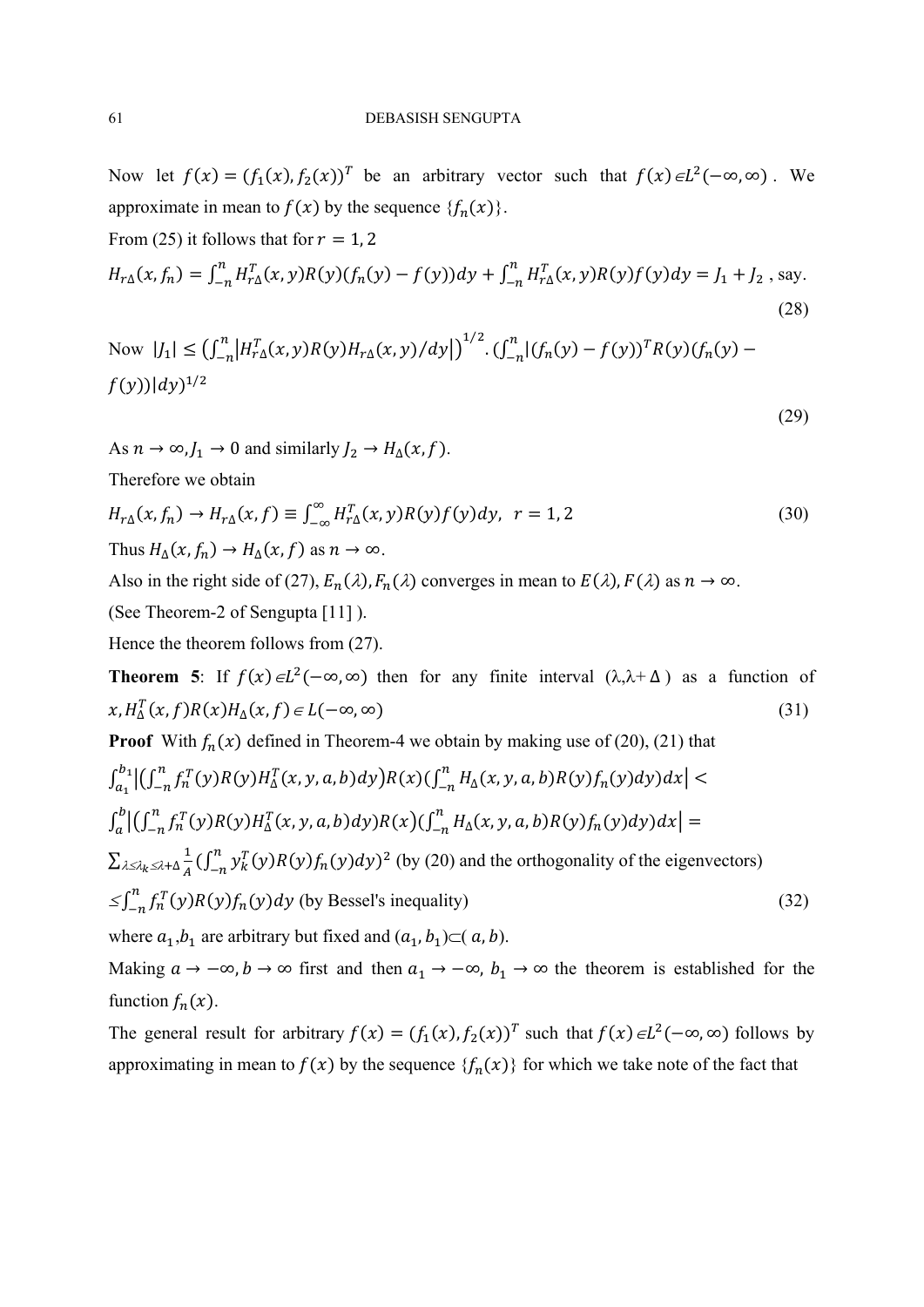$$
\left| \int_{-n}^{n} f_n^T(x) R(x) f_n(x) dx \right| \le \left| \int_{-n}^{n} (f_n(x) - f(x))^T R(x) (f_n(x) - f(x)) dx \right| + \left| \int_{-n}^{n} (f_n(x) - f(x))^T R(x) f(x) dx \right| + \left| \int_{-n}^{n} f^T(x) R(x) f(x) dx \right|
$$
  
(33)

# **Theorem 6**:

If  $f(x) \in L^2(-\infty, \infty)$ , then for any non-real z,  $\Phi(x, z; H_\Delta(x, f)) \equiv \int_{-\infty}^{\infty} G(x, y, z) R(y) H_\Delta(y, f) dy$  $\int_{\lambda}^{\lambda+\Delta}[\phi^{T}(x,\lambda)d\alpha(\lambda)E(\lambda)+\phi^{T}(x,\lambda)d\beta(\lambda)F(\lambda)+\phi^{T}(x,\lambda)d\gamma(\lambda)F(\lambda)]$  $+\partial^T(x,\lambda)d\gamma(\lambda)E(\lambda)[(z-\lambda)^{-1}]$  (34)

**Proof.** With  $f_n(x)$  defined in Theorem-4, we have for any non-real z

$$
\Phi(a, b, x, z; H_{\Delta}(x, f_n))
$$
\n
$$
= \int_a^b G(a, b, x, y; z) R(y) H_{\Delta}(y, f_n) dy = \sum_{n=-\infty}^{\infty} Y_n(x) \int_a^b Y_n^T(\xi) R(\xi) H_{\Delta}(\xi, f_n) d\xi \quad / \quad A(z - \lambda_n)
$$
\n(35)

Using (20) and (24) it now follows from (35) that

$$
\int_{a}^{b} G(a,b,x,y;z)R(y)H_{\Delta}(y,f_n)dy = \sum_{\lambda \leq \lambda_n \leq \lambda+\Delta} Y_n(x)(\int_{-n}^{n} Y_n^T(\xi)R(\xi)f_n(\xi)d\xi) / A(z-\lambda_n)
$$
\n(36)

Replacing  $y_n(x)$  by that given in (37) of Sengupta [11] we obtain from (36) that

$$
\int_{a}^{b} G(a, b, x, y; z) R(y) H_{\Delta}(y, f_n) dy
$$
  
\n
$$
= \int_{\lambda}^{\lambda + \Delta} [\phi^{T}(x, \lambda) d\alpha(a, b, \lambda) E_n(\lambda) + \phi^{T}(x, \lambda) d\beta(a, b, \lambda) F_n(\lambda) + \phi^{T}(x, \lambda) d\gamma(a, b, \lambda) F_n(\lambda)
$$
  
\n
$$
+ \phi^{T}(x, \lambda) d\gamma(a, b, \lambda) E_n(\lambda) [(z - \lambda)^{-1}]
$$
  
\nwhere  $E_n(\lambda), F_n(\lambda)$  are given in (82) of Sengupta [11].

The convergence to the limit of the right side of the equality (37) as  $a \to -\infty$ ,  $b \to \infty$  is obvious. By using (27) of Sengupta [11] and (31) and closely following Chakravarty ([4] Pp-410) we obtain that as  $a \to -\infty$ ,  $b \to \infty$ ,  $\Phi(a, b, x, z; H_{\Delta}(x, f_n))$  and  $G(a, b, x, y; z)$  tend to  $\Phi(x, z; H_{\Lambda}(x, f_n))$  and  $G(x, y; z)$  respectively. Since  $\alpha(a, b, \lambda)$ ,  $\beta(a, b, \lambda)$ ,  $\gamma(a, b, \lambda)$  tend to  $\alpha(\lambda)$ ,  $\beta(\lambda)$ ,  $\gamma(\lambda)$  respectively as  $a \to -\infty$ ,  $b \to \infty$  it follows from (37) by making  $a \to -\infty$ ,  $b \to \infty$  that  $\Phi(x, z; H_{\Delta}(x, f_n)) = \int_{-\infty}^{\infty} G(x, y; z) R(y) H_{\Delta}(x, f_n) dy$  $=\int_\lambda^{\lambda+\Delta}[\phi^T(x,\lambda)d\alpha(\lambda)E_n(\lambda)+\phi^T(x,\lambda)d\beta(\lambda)F_n(\lambda)]d\beta(\lambda)F_n(\lambda)$  $+\theta^T(x,\lambda)d\gamma(\lambda)E_n(\lambda)[(z-\lambda)^{-1}]$  (38)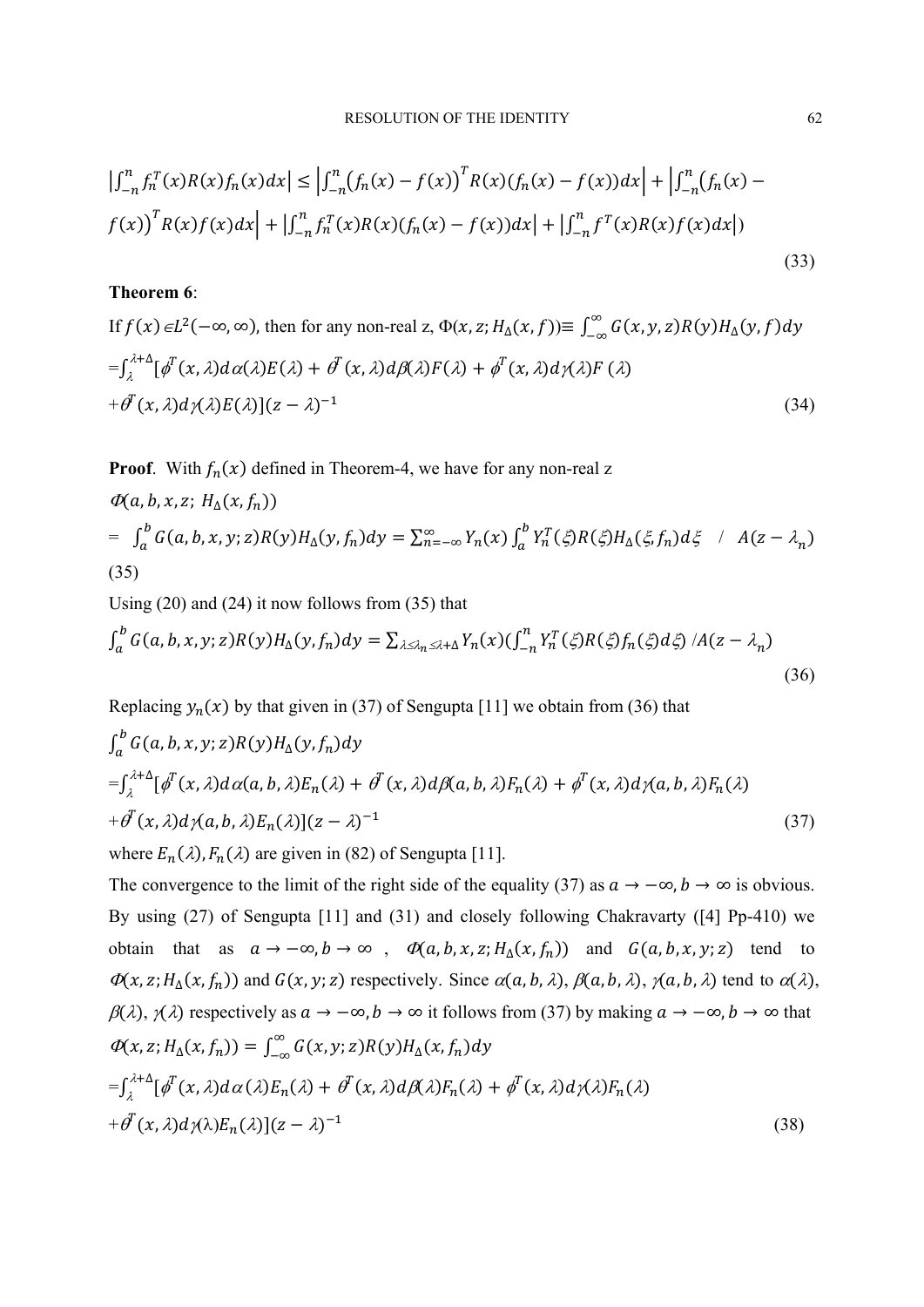Let  $f(x) = (f_1(x), f_2(x))^T$  be such that  $f(x) \in L^2(-\infty, \infty)$ . We approximate in mean to  $f(x)$  by means of the sequence  $\{f_n(x)\}\.$ 

By Theorem-5 and inequality (28) of Sengupta [11] as before it follows that  $\Phi(x, z; H_{\Delta}(x, f_n))$ tend to  $\Phi(x, z; H_{\Delta}(x, f_n))$  as  $n \to \infty$ . Also the sequences  $\{E_n(\lambda)\}, \{F_n(\lambda)\}\)$  converge in mean to  $E(\lambda)$ ,  $F(\lambda)$  respectively as  $n \to \infty$  (See Theorem-2 of Sengupta [11]). Hence by the mean convergence theorems (Stated explicitly in Sengupta [11]) the theorem follows completely. Let  $f(x)$ ,  $g(x) \in L^2(-\infty, \infty)$ . Then from (34) we have

$$
\int_{-\infty}^{\infty} \Phi^T(x, z; H_{\Delta}(x, f)) R(x) g(x) d(x)
$$
  
= 
$$
\int_{\lambda}^{\lambda+\Delta} [E^T(\lambda) d\alpha(\lambda) E(\lambda) + F^T(\lambda) d\beta(\lambda) F(\lambda) + E^T(\lambda) d\gamma(\lambda) F(\lambda)
$$
  
+
$$
F^T(\lambda) d\gamma(\lambda) E(\lambda) [(z - \lambda)^{-1}]
$$
 (39)

(The convergence problem being settled by (29) of Sengupta [11] and (31)).

# **3. INTEGRAL REPRESENTATION OF THE RESOLVENT**

In what follows let us put

$$
H_{\lambda}(x, y) = \int_{0}^{\lambda} [\phi^{T}(x, \lambda) d\alpha(\lambda) \phi(y, \lambda) + \phi^{T}(x, \lambda) d\beta(\lambda) \theta(y, \lambda) + \phi^{T}(x, \lambda) d\gamma(\lambda) \theta(y, \lambda) +
$$
  
\n
$$
\theta^{T}(x, \lambda) d\gamma(\lambda) \phi(y, \lambda)], \text{ for } \lambda > 0
$$
  
\n
$$
= -\int_{\lambda}^{0} [\phi^{T}(x, \lambda) d\alpha(\lambda) \phi(y, \lambda) + \phi^{T}(x, \lambda) d\beta(\lambda) \theta(y, \lambda) + \phi^{T}(x, \lambda) d\gamma(\lambda) \theta(y, \lambda) +
$$
  
\n
$$
\theta^{T}(x, \lambda) d\gamma(\lambda) \phi(y, \lambda)], \text{ for } \lambda < 0
$$
  
\n
$$
= 0, \text{ for } \lambda = 0
$$
  
\nand 
$$
H_{\lambda}(x, f) = \int_{-\infty}^{\infty} H_{\lambda}(x, y) R(y) f(y) dy
$$
  
\n
$$
\text{When } H_{\lambda}(x, f) = \int_{-\infty}^{\infty} H_{\lambda}(x, y) R(y) f(y) dy
$$
  
\n
$$
= \int_{0}^{\lambda} [\phi^{T}(x, \lambda) d\alpha(\lambda) E(\lambda) + \phi^{T}(x, \lambda) d\beta(\lambda) F(\lambda) + \phi^{T}(x, \lambda) d\gamma(\lambda) F(\lambda) + \phi^{T}(x, \lambda) d\gamma(\lambda) E(\lambda)]
$$
  
\n
$$
= \int_{0}^{\lambda} [\phi^{T}(x, \lambda) d\alpha(\lambda) E(\lambda) + \phi^{T}(x, \lambda) d\beta(\lambda) F(\lambda) + \phi^{T}(x, \lambda) d\gamma(\lambda) F(\lambda) + \phi^{T}(x, \lambda) d\gamma(\lambda) E(\lambda)]
$$
  
\n(42)

 [Compare Theorem-4 and Theorem-5]. We prove the following theorems.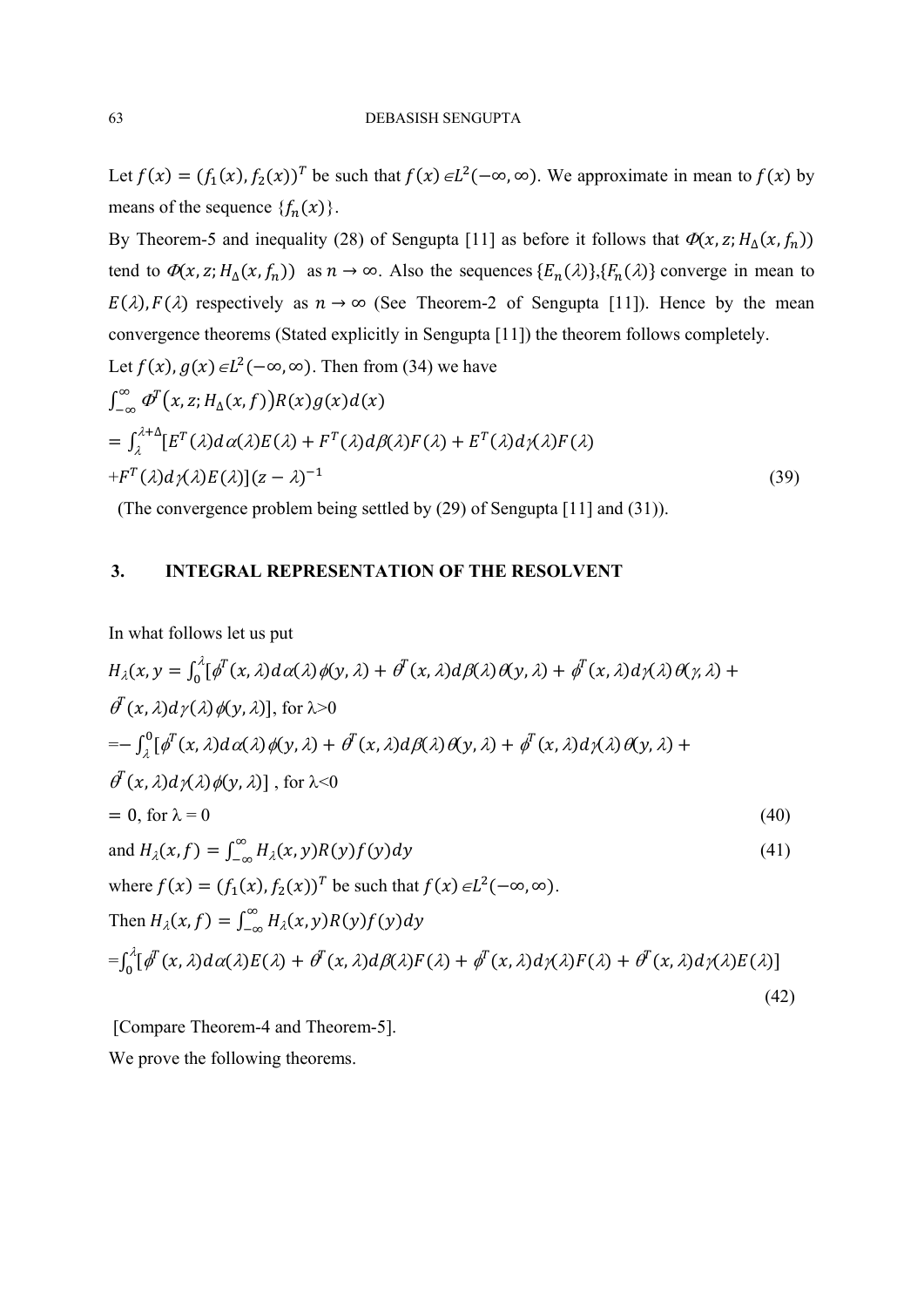**Theorem-7** : Let  $f(x) \in L^2(-\infty, \infty)$ . Then as a function of  $\lambda$ ,  $H_\lambda(x, f)$  is of bounded variation in every finite  $\lambda$ -interval.

**Proof**: For  $\lambda \neq \lambda_n$ , write the system (1) in the form

$$
(L + \lambda^2 R(x))y_n(x) = (\lambda^2 - \lambda_n^2)R(x)y_n(x)
$$
\n(43)

where  $y_n(x)$  is the eigenvector corresponding to the eigenvalue  $\lambda_n$ .

Hence 
$$
y_n(x) = (\lambda^2 - \lambda_n^2) \int_a^b G(a, b, x, \xi; \lambda) R(\xi) y_n(\xi) d\xi
$$
 (44)

satisfies the differential system (43).

For definiteness let  $\lambda > 0$  and we prove the result for the vector  $f_n(x)$  as defined in Theorem-4. By making use of (20) and (24) it follows that as  $a \to -\infty$ ,  $b \to \infty$ ,  $H_\lambda(x, f_n)$  is the limit of the function

$$
s = (s_1, s_2)^T = \sum_{0 \le \lambda_n \le \lambda} \frac{1}{A} \int_a^b y_k(x, \zeta) R(\zeta) F_n(\zeta) d\zeta
$$
  
= 
$$
\sum_{0 \le \lambda_k \le \lambda} \frac{1}{A} y_k(x) \int_a^b y_k^T(\zeta) R(\zeta) f_n(\zeta) d\zeta
$$
 (45)

where  $\lambda_k$  is any point on the finite  $\lambda$ -interval.

By (44) it follows from (45) that

$$
s = \sum_{0 \le \lambda_k \le \lambda} \frac{1}{A} \left( \lambda^2 - \lambda_k^2 \right) \left( \int_a^b G(a, b, x, \xi; \lambda) R(\xi) y_k(\xi) d\xi \right) . \left( \int_a^b y_k^T(\xi) R(\xi) f_n(\xi) d\xi \right) \tag{46}
$$

Now, 
$$
\left| \int_a^b G_r^T(a, b, x, \xi; \lambda) R(\xi) y_k(\xi) d\xi \right|
$$
  
\n $\leq \left( \int_a^b |G_r^T(a, b, x, \xi; \lambda) R(\xi) G_r(a, b, x, \xi; \lambda) | d\xi \right)^{1/2} \cdot \left( \int_a^b |y_k^T(\xi) R(\xi) y_k(\xi) | d\xi \right)^{1/2}$ . (47)

Thus from (46) by using (21) of Sengupta [11] we obtain that  $s_1, s_2$  and consequently S is bounded uniformly in any finite  $\lambda$ -interval.

Hence, the limit function is of bounded variation. This completes the proof of the Theorem.

**Theorem 8:** Let  $f(x) \in L^2(-\infty, \infty)$ . Then for any non-real  $Z = \sigma_1 + i\gamma_1$ ,  $\gamma_1 > 0$  and

$$
\Phi(\,x,z;f)=\int_{-\infty}^{\infty}d_{\lambda}(H_{\lambda}(x,f))/(z-\lambda))\tag{48}
$$

where  $H<sub>\lambda</sub>(x, f)$  is given by (42). The integral in the right side of (48) converge absolutely. *Proof:* Writing  $Y_n(x)$  explicitly as given in (37) of Sengupta [11] we obtain from (6) that

$$
\Phi(a, b, x, z; f_n) = \int_{-\infty}^{\infty} [\phi^T(x, \lambda) d\alpha(a, b, \lambda) E_n(\lambda) + \phi^T(x, \lambda) d\beta(a, b, \lambda) F_n(\lambda)
$$

$$
+ \phi^T(x, \lambda) d\gamma(a, b, \lambda) F_n(\lambda) + \phi^T(x, \lambda) d\gamma(a, b, \lambda) E_n(\lambda)](z - \lambda)^{-1}
$$
(49)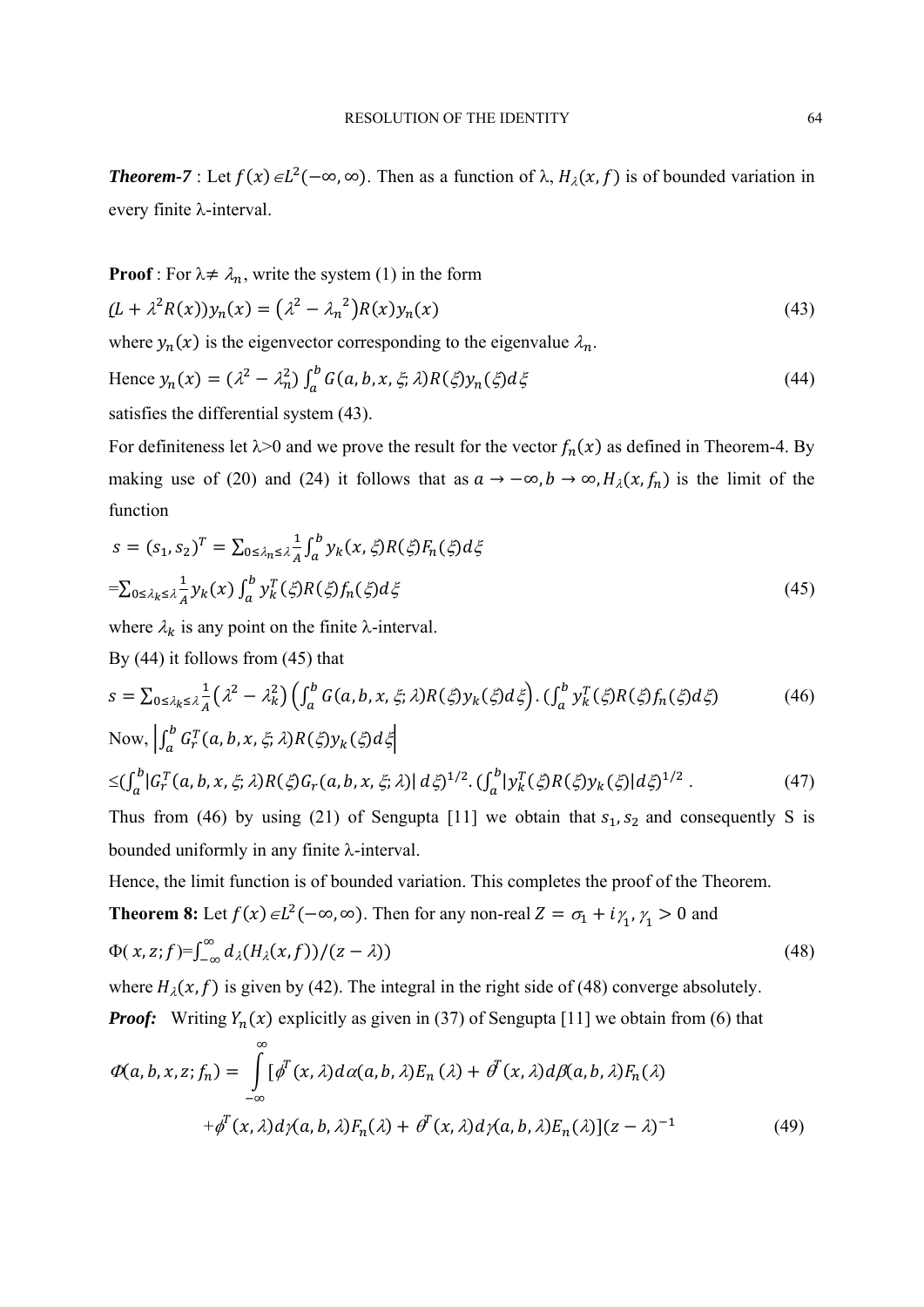where the vector  $f_n(x) = (f_{1n}(x) f_{2n}(x))^T$  is the same as that defined in Theorem-4. Passing to the limit as  $a \to -\infty$ ,  $b \to \infty$  we obtain from (42) and (49) that

$$
\Phi(x, z; f_n) = \int_{-\infty}^{\infty} d_{\lambda} (H_{\lambda}(x, f_n)) / (z - \lambda)
$$
  
\n
$$
= \int_{-\infty}^{\infty} [\phi^T(x, \lambda) d\alpha(\lambda) E_n(\lambda) + \phi^T(x, \lambda) d\beta(\lambda) F_n(\lambda) + \phi^T(x, \lambda) d\gamma(\lambda) F_n(\lambda)
$$
  
\n
$$
+ \phi^T(x, \lambda) d\gamma(\lambda) E_n(\lambda) [(z - \lambda)^{-1}]
$$
\n(50)

We now approximate in mean to the vector  $f(x) = (f_1(x), f_2(x))^T$  which satisfy that  $f(x) \in L^2(-\infty, \infty)$  by means of the sequence  $\{f_n(x)\}.$ 

By using (24) of Sengupta [11],  $\Phi(x, z; f_n) \to \Phi(x, z; f)$ . Let us now consider the right side of the equality (50). Let us put

$$
\Phi(\chi, z; f_n) = \int_{-\infty}^{-m} \frac{d_{\lambda}(H_{\lambda}(x, f_n))}{(z - \lambda)} + \int_{-m}^{m} \frac{d_{\lambda}(H_{\lambda}(x, f_n))}{(z - \lambda)} + \int_{m}^{\infty} \frac{d_{\lambda}(H_{\lambda}(x, f_n))}{(z - \lambda)}
$$
\n
$$
= K_1 + K_2 + K_3, \text{ say} \tag{51}
$$

where m is an arbitrary positive number.

From the Parseval relation as given in (72) of Sengupta [11] it follows that as  $m \rightarrow \infty$ ,

$$
\int_{m}^{\infty} \left[ E_n^T(\lambda) d\alpha(\lambda) E_n(\lambda) + F_n^T(\lambda) d\beta(\lambda) F_n(\lambda) + E_n^T(\lambda) d\gamma(\lambda) F_n(\lambda) + F_n^T(\lambda) d\gamma(\lambda) E_n(\lambda) \right] = 0(1)
$$
\n(52)

and from (16) we obtain as m $\rightarrow \infty$ 

$$
\int_{m}^{\infty} [\phi^{T}(x,\lambda)d\alpha(\lambda)\phi(x,\lambda) + \phi^{T}(x,\lambda)d\beta(\lambda)\theta(x,\lambda) + \phi^{T}(x,\lambda)d\gamma(\lambda)\theta(x,\lambda)
$$
  
+  $\phi^{T}(x,\lambda)d\gamma(\lambda)\phi(x,\lambda)]|z - \lambda|^{-2} = O(1)$  (53)

To each of the integrals  $K_i$ ,  $i = 1,2,3$ , we apply the inequality Hardy *et al.* ([7], Section 29, Pp – 33).

$$
\sum a_{\mu\gamma} x_{\mu} y_{\gamma} \leq (\sum a_{\mu\gamma} x_{\mu} x_{\gamma})^{1/2} . (\sum a_{\mu\gamma} y_{\mu} y_{\gamma})^{1/2} .
$$

where  $a_{\mu\nu} = a_{\nu\mu} \sum a_{\mu\nu} x_{\nu} x_{\nu}$  is a positive quadratic form (with real but not necessarily positive coefficients). Then using (52), (53) we obtain as in Chakravarty and Roy Paladhi ([6], Pp-150) that  $K_3 \to 0$  as  $m \to \infty$ .

Similarly,  $K_1 \rightarrow 0$  as  $m \rightarrow \infty$ .

Integrating by parts we get

$$
K_2 = \frac{H_m(x, f_n)}{(z - m)} - \frac{H_{-m}(x, f_n)}{z + m} - \int_{-m}^m H_\lambda(x, f_n) \cdot (z - \lambda)^{-2} d\lambda \tag{54}
$$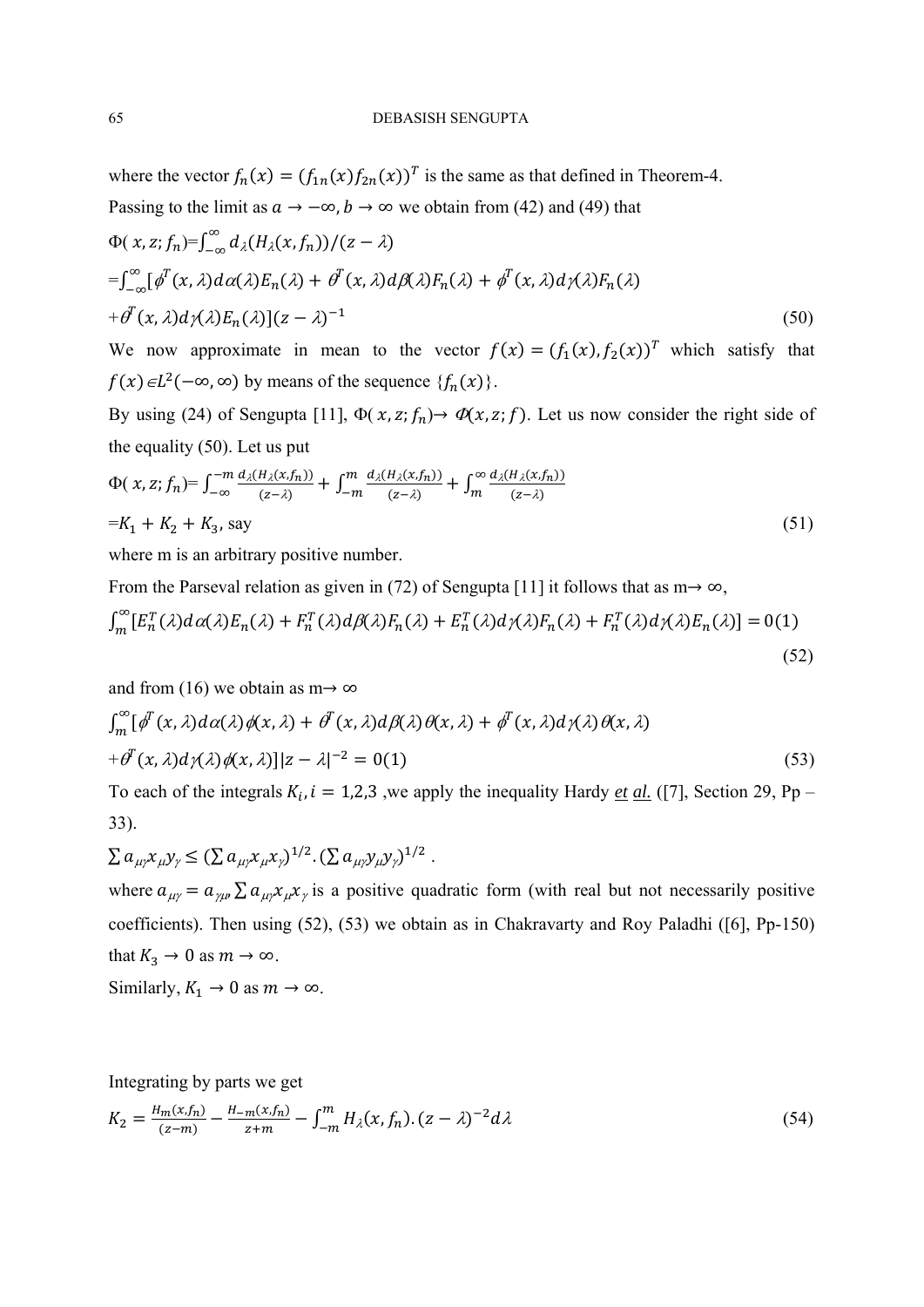By Theorem-7 we have

$$
\lim_{n \to \infty} \int_{-m}^{m} \frac{d_{\lambda}(H_{\lambda}(x, f_n))}{z - \lambda} = \int_{-m}^{m} \frac{d_{\lambda}(H_{\lambda}(x, f))}{z - \lambda} \tag{55}
$$

Since  $m$  is arbitrary, the theorem follows from (55).

Now from (50) we obtain that for any non-real z and vectors  $f(x)$ ,  $g(x) \in L^2(-\infty, \infty)$ 

$$
\int_{-\infty}^{\infty} \Phi^{T}(x, z; f) R(x) g(x) dx = \int_{-\infty}^{\infty} [E^{T}(\lambda) d\alpha(\lambda) \tilde{E}(\lambda) + F^{T}(\lambda) d\beta(\lambda) \tilde{F}(\lambda) + E^{T}(\lambda) d\gamma(\lambda) \tilde{F}(\lambda) + F^{T}(\lambda) d\gamma(\lambda) \tilde{E}(\lambda)]/(z - \lambda)
$$
\n(56)

# **4. RESOLUTION OF THE IDENTITY**

Let  $f(x = (f_1(x), f_2(x))^T$ ,  $g(x) = (g_1(x), g_2(x))^T$  be two vectors such that  $f(x)$ ,  $g(x) \in L^2(-\infty, \infty)$ . For  $\lambda > 0$ . put

$$
J(f, g, \lambda) = \int_{-\infty}^{\infty} H_{\lambda}^{T}(x, f) R(x) g(x) dx
$$
\n(57)

and 
$$
J(f, \lambda) = J(f, f, \lambda)
$$
; where  $\lambda > 0$  (58)

(For notation compare Titchmarsh ([12]Pp-50))

where  $H<sub>\lambda</sub>(x, f)$  is given by (41).

Using the expressions for  $H<sub>\lambda</sub>(x, f)$  given in (42) in the usual manner we obtain

$$
J(f,g,\lambda) = \int_0^{\lambda} [E^T(\lambda) d\alpha(\lambda) E(\lambda) + F^T(\lambda) d\beta(\lambda) F(\lambda) + E^T(\lambda) d\gamma(\lambda) F(\lambda) + F^T(\lambda) d\gamma(\lambda) E(\lambda)]
$$
\n(59)

Now the equation (39) can be expressed as

$$
\int_{-\infty}^{\infty} \phi^T(x, z; H_{\Delta}(x, f)) R(x) g(x) dx = \int_{\lambda}^{\lambda + \Delta} d_{\lambda} (J(f, g, \lambda)) / (z - \lambda)
$$
 (60)

Putting  $H_{\Lambda}(x, f)$  for  $f(x)$  in (56) and using (59) we also obtain

$$
\int_{-\infty}^{\infty} \varPhi^{T}(x, z; H_{\Delta}(x, f)) R(x) g(x) dx = \int_{-\infty}^{\infty} d_{\lambda} (J(H_{\Delta}f, g, \lambda)) / (z - \lambda)
$$
 (61)

From (57), (60), (61) and the uniqueness theorem for the Stieltjes transforms it follows that

$$
H_{\lambda} \cdot H_{\Delta} = H_{\lambda \cap \Delta} \tag{62}
$$

where 
$$
\lambda \cap \Delta = (-\infty, \lambda) \cap (\lambda, \lambda + \Delta)
$$

(See Levitan and Sargsjan ([8], Pp-129 and Pp-503))

Let  $\Delta$  and  $\Delta'$  denote the intervals  $(\lambda, \lambda+\Delta)$  and  $(\lambda', \lambda'+\Delta')$  respectively. Then

$$
H_{\Delta r}.H_{\Delta} = \{H_{(-\infty,\lambda'+\Delta')} - H_{(-\infty,\lambda')}\}H_{\Delta}
$$

$$
= H_{(-\infty,\lambda'+\Delta')}H_{\Delta} - H_{(-\infty,\lambda')}H_{\Delta}
$$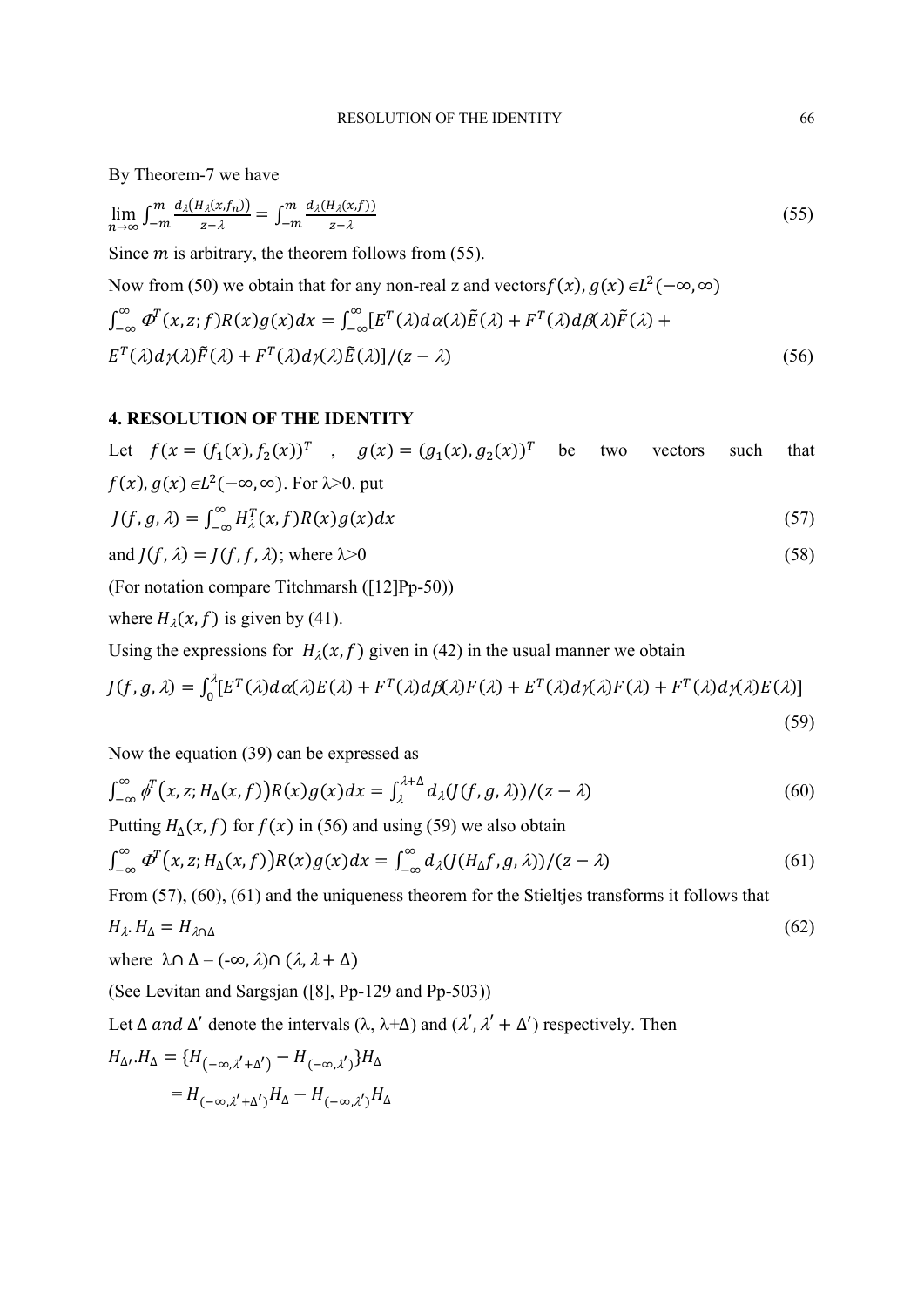$$
=H_{(-\infty,\lambda'+\Delta')\cap\Delta}-H_{(-\infty,\lambda')\cap\Delta}
$$
  

$$
=H_{[(-\infty,\lambda'+\Delta')-(-\infty,\lambda')]\Delta}=H_{\Delta'\cap\Delta}
$$
 (63)

We obtain the following theorem.

**Theorem 9**: Let  $\Delta \equiv (\lambda, \lambda + \Delta), \Delta' \equiv (\lambda', \lambda' + \Delta')$ , then

$$
\int_{-\infty}^{\infty} H_{\Delta}(x,\xi) R(\xi) H_{\Delta'}(\xi, y) d\xi = H_{\Delta \cap \Delta'}(x, y)
$$
\n(64)

*Proof* From the representation of  $H_{\Delta}(x, y)$  given by (20) and by the orthogonality conditions for the eigenvectors it follows that

$$
\int_{-\infty}^{\infty} H_{\Delta}(x, \xi) R(\xi) H_{\Delta}(\xi, y) d\xi
$$
\n
$$
= \int_{-\infty}^{\infty} \sum_{\lambda \leq \lambda_n \leq \lambda + \Delta} \frac{y_n(x, \xi)}{A} \cdot R(\xi) \cdot \sum_{\lambda' \leq \lambda_n \leq \lambda' + \Delta'} \frac{y_n(\xi, y)}{A} \cdot d\xi
$$
\n
$$
= \sum_{\lambda_n \in \Delta \cap \Delta'} y_n(x, \xi) / A = H_{\Delta \cap \Delta'}(x, y) .
$$

Hence the theorem is proved.

Let 
$$
J(f, g, \infty) = \lim_{\lambda \to \infty} J(f, g, \lambda)
$$
 (65)

The generalized Parseval formula (90) of Sengupta[11] now takes the form

$$
\int_{-\infty}^{\infty} f^{T}(x)R(x)g(x)dx = J(f, g, \infty) - J(f, g, -\infty)
$$
\n(66)

By (59) we also obtain

$$
J^T(f, g, \lambda) = J(g, f, \lambda) \tag{67}
$$

Now we apply the Stieltjes inversion formula (See Levitan and Sargsjan [8] Pp-502) to each of

the elements of  $\Phi(x, z; f)$  (Z being non-real) given by (48) and obtain

$$
H_{\mu}(x,f) = \lim_{\gamma \to 0} \int_0^{\mu} Im \Phi(x,\sigma + i\gamma, f) d\sigma, \lambda = \sigma + i\gamma, \gamma > 0
$$
\n(68)

By making use of the definition of  $H<sub>\lambda</sub>(x, f)$  given by (41) and that of  $\Phi(x, \lambda, f)$  by

$$
\Phi(x,\lambda,f) = \int_{-\infty}^{\infty} G(x,y,\lambda)R(y)f(y)dy\tag{69}
$$

 $(G(x, y, \lambda))$  being the Green's matrix) which follows by making  $a \to -\infty$ ,  $b \to \infty$  in (22) of Sengupta [11], we obtain by proceeding as in Chakravarty and Roy Paladhi ([6], Pp-141) that

$$
H_{\lambda}(x,y) = -\lim_{\gamma \to 0} \int_0^{\mu} Im G(x,y,\sigma + i\gamma) d\sigma \tag{70}
$$

From (6)

$$
\int_a^b\varPhi^T(a,b,x,z;f)R(x)g(x)dx
$$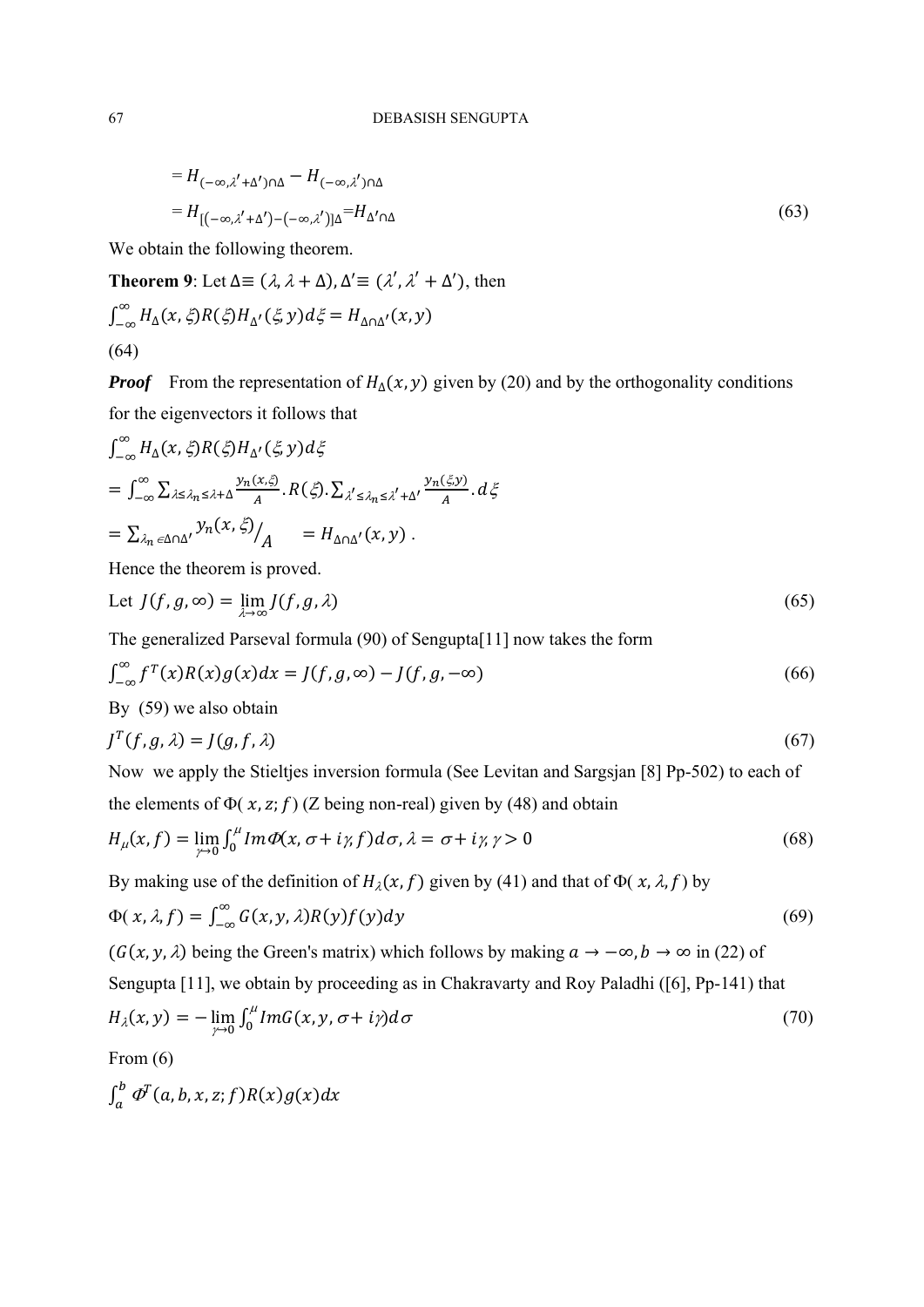$$
= \int_{a}^{b} \int_{a}^{b} f^{T}(\xi) R(\xi) G^{T}(a, b, \eta, \xi, z) R(\eta) f(\eta) d\xi d\eta
$$
  
= 
$$
\sum_{n=-\infty}^{\infty} \frac{c_{n} d_{n}}{(z - \lambda_{n})}
$$
 (71)

Where 
$$
C_n = \frac{1}{\sqrt{A}} \int_a^b y_n^T(\xi) R(\xi) f(\xi) d\xi
$$

$$
d_n = \frac{1}{\sqrt{A}} \int_a^b y_n^T(\xi) R(\xi) g(\xi) d\xi \tag{72}
$$

the Fourier coefficients of  $f(x)$  and  $g(x)$  respectively.

Therefore,

$$
-\lim_{\gamma_1 \to 0} \int_a^b \int_a^b \int_\alpha^\beta \left( R(\xi) f(\xi) \right)^T \left( Im G^T(a, b, \eta, \xi; \sigma_1 + i\gamma_1) \right) R(\eta) g(\eta) d\xi d\eta d\sigma_1
$$
  
= 
$$
\sum_{n=-\infty}^{\infty} C_n d_n \int_\alpha^\beta \frac{\gamma_1 d\sigma_1}{(\lambda_n - \sigma_1)^2 + \gamma_1^2}, \quad (z = \sigma_1 + i\gamma_1)
$$
 (73)

Where the integral  $\int_{\alpha}^{\beta} \frac{\gamma_1 d\sigma_1}{(\lambda_n - \sigma_1)^2 + \gamma_1^2}$  $\frac{\gamma_1 d\sigma_1}{\alpha}$   $\frac{\gamma_1 d\sigma_1}{(\lambda_2 - \sigma_1)^2 + \gamma^2}$  does not exceed  $\Pi$ .

On taking  $g(x) = f(x)$ ,  $d_n = C_n$  we have from (73)

$$
\int_{a}^{b} \int_{a}^{b} \left( R(\xi) f(\xi) \right)^{T} \left( H_{\beta}^{T}(a, b, \eta, \xi) - H_{\alpha}^{T}(a, b, \eta, \xi) \right) R(\eta) f(\eta) d\xi d\eta \ge 0 \tag{74}
$$

Hence if 
$$
f(x) = f_n(x)
$$
 vanish outside  $(a_1, b_1) \subset (a, b)$  we have

$$
\int_{a_1}^{b_1} \int_{a_1}^{b_1} \bigl(R(\xi) f_n(\xi)\bigr)^T \Bigl(H_\beta^T(a, b, \eta, \xi) - H_\alpha^T(a, b, \eta, \xi)\Bigr) R(\eta) f_n(\eta) d\xi d\eta \ge 0
$$

By making  $a \to -\infty$ ,  $b \to \infty$  we obtain

$$
\int_{a_1}^{b_1} \left( H_{\beta}(\eta, f_n) - H_{\alpha}(\eta, f_n) \right)^T R(\eta) f_n(\eta) d\eta \ge 0
$$
\n(75)

From this it follows that in the usual way by a mean square approximation that for any

$$
f(x) \in L^{2}(-\infty, \infty)
$$
  

$$
J(f, \beta) \ge J(f, \alpha) \text{ for } \beta \ge \alpha
$$
 (76)

(Compare Titchmarsh [12] Pp- 51-53).

From the relations (63), (66), (67) and (76) it follows that the family of operators  $H<sub>2</sub>(x, y)$ defined by (40) satisfy the properties of (i) orthogonality (ii) completeness (iii) self-adjointness and (iv) monotonicity.  $H_{\lambda}(x, y)$  thus plays on essential role in deriving the resolution of the identity of the operator  $L_A$  (See Levitan and Sargsjan [8] Pp - 129). Also compare Chakravarty and Roy Paladhi ([5]).

We can define  $H_{\lambda}(x, y)$  by (68) as in Chakravarty and Roy Paladhi [[5]] and obtain results of the forgoing section.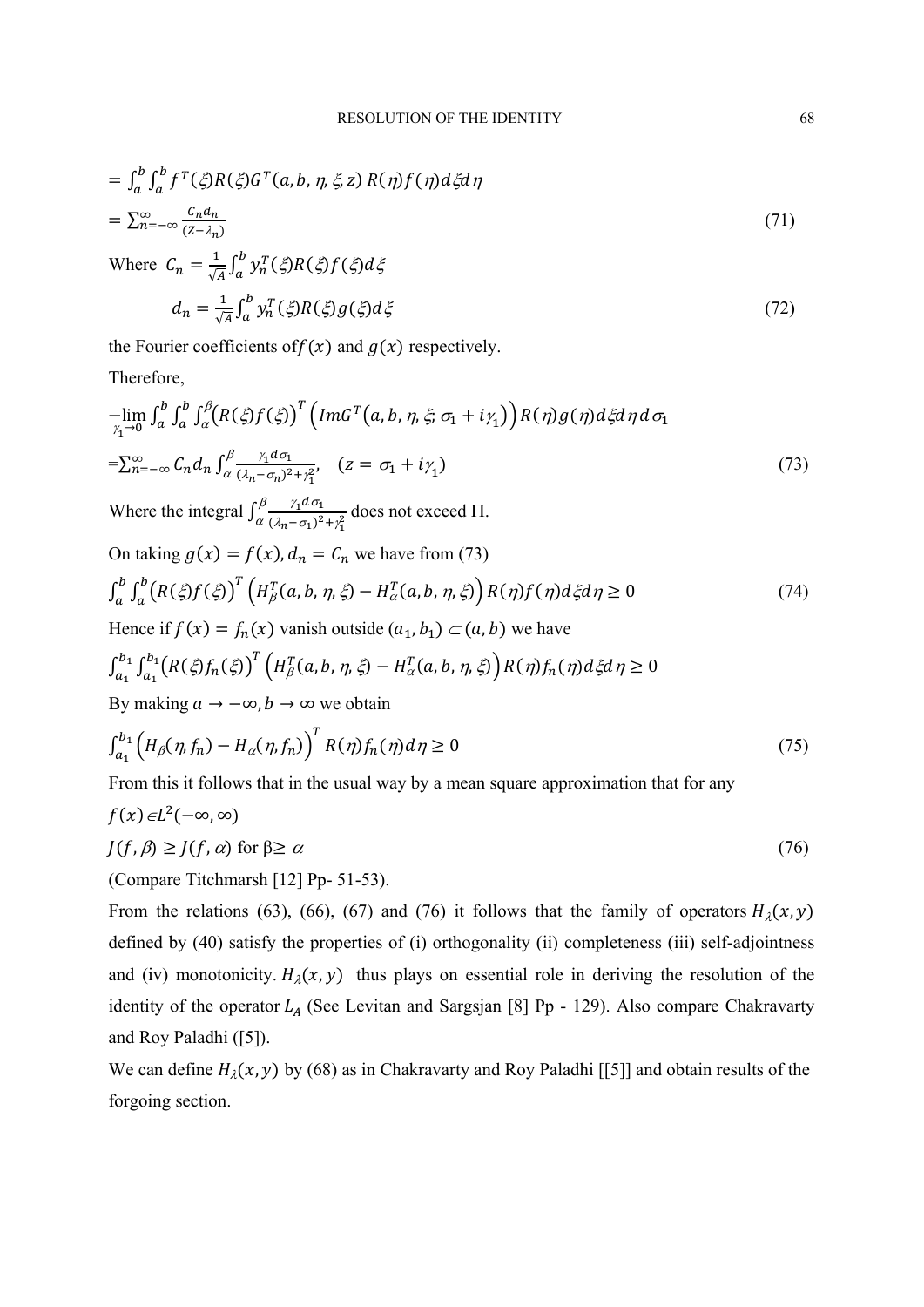## **5. INTERPRETATION IN TERMS OF THE THEORY OF LINEAR OPERATORS**

Our analysis now closely follows Titchmarsh [12]. We simply outline the procedure giving details only when we considerably differ.

From (68) it follows that

$$
dH_{\mu}(x,f) = -\lim_{\gamma \to 0} Im \Phi(x,\mu + i\gamma, f) d\mu \tag{77}
$$

Let the vectors  $f(x) = (f_1(x), f_2(x))$ ; and  $\tilde{f}(x) = Lf(L$  given by (2)) which satisfy the equation (30) of Sengupta[11] and  $\tilde{f}(x) \in L^2(-\infty, \infty)$ . Then

$$
Im \Phi(x, \lambda, \tilde{f}) = Im{\lambda \Phi(x, \lambda, f)}
$$
\n(78)

and  $H_{\mu}(x, \tilde{f}) = \lim_{\gamma \to 0} \int_0^{\mu} Im \, \Phi(x, \sigma + i \gamma, f) d\sigma$  $=-\lim_{\gamma\to 0}\int_0^\mu\sigma Im\varPhi(x,\sigma+i\gamma,f)d\sigma+\lim_{\gamma\to 0}\int_0^\mu\gamma Re\varPhi(x,\sigma+i\gamma,f)d\sigma$  $\int_0^\mu \sigma dm \varPhi(x, \sigma + i\gamma f) d\sigma + \lim_{\gamma \to 0} \int_0^\mu \gamma Re \varPhi(x, \sigma + i\gamma f) d\sigma$  $= H_1 + H_2$ , say (79)

By (70), 
$$
H_1 = \int_0^{\mu} \sigma dH_{\sigma}(x, f)
$$
.  
\nBy Theorem-8,  $\int_0^{\mu} Re \Phi(x, \sigma + i\gamma, f) d\sigma$  is finite.  
\nHence  $H_2 \to 0$  as  $\gamma \to 0$ .  
\nThus  $H_{\mu}(x, \tilde{f}) = \int_0^{\mu} \sigma dH_{\sigma}(x, f)$   
\nTherefore,  $J(\tilde{f}, g, \mu) = \int_{-\infty}^{\infty} H_{\mu}^T(\xi, \tilde{f}) R(\xi) g(\xi) d\xi$   
\n $= \int_{-\infty}^{\infty} (\int_0^{\mu} \sigma dH_{\sigma}(\xi, f))^T R(\xi) g(\xi) d\xi$   
\n $= \int_0^{\mu} \sigma d(\int_{-\infty}^{\infty} H_{\sigma}^T(\xi, f)) R(\xi) g(\xi) d\xi$   
\n $= \int_0^{\mu} \sigma dJ(f, g, \sigma)$  (81)

In view of the relation (41) the expansion formula as given in (91) of Sengupta [11] for the function  $\tilde{f}(x)$  takes the form

$$
\tilde{f}(x) = \lim_{\mu \to \infty} \int_{-\infty}^{\infty} \left( H_{\mu}(x, \xi) - H_{-\mu}(x, \xi) \right)^{T} R(\xi) \tilde{f}(\xi) d\xi, \text{ (a real)}
$$
\n
$$
= \lim_{\mu \to \infty} (H_{\mu}(x, \tilde{f}) - H_{-\mu}(x, \tilde{f})) \tag{82}
$$

Therefore,  $\int_{-\infty}^{\infty} \tilde{f}^{T}(x) R(x) g(x) dx$ 

$$
= \lim_{\mu \to \infty} \int_{-\infty}^{\infty} \left( H_{\mu}(x, \tilde{f}) - H_{-\mu}(x, f) \right)^{T} R(x) g(x) dx
$$

$$
= \lim_{\mu \to \infty} [J(\tilde{f}, g, \mu) - J(\tilde{f}, g, -\mu)]
$$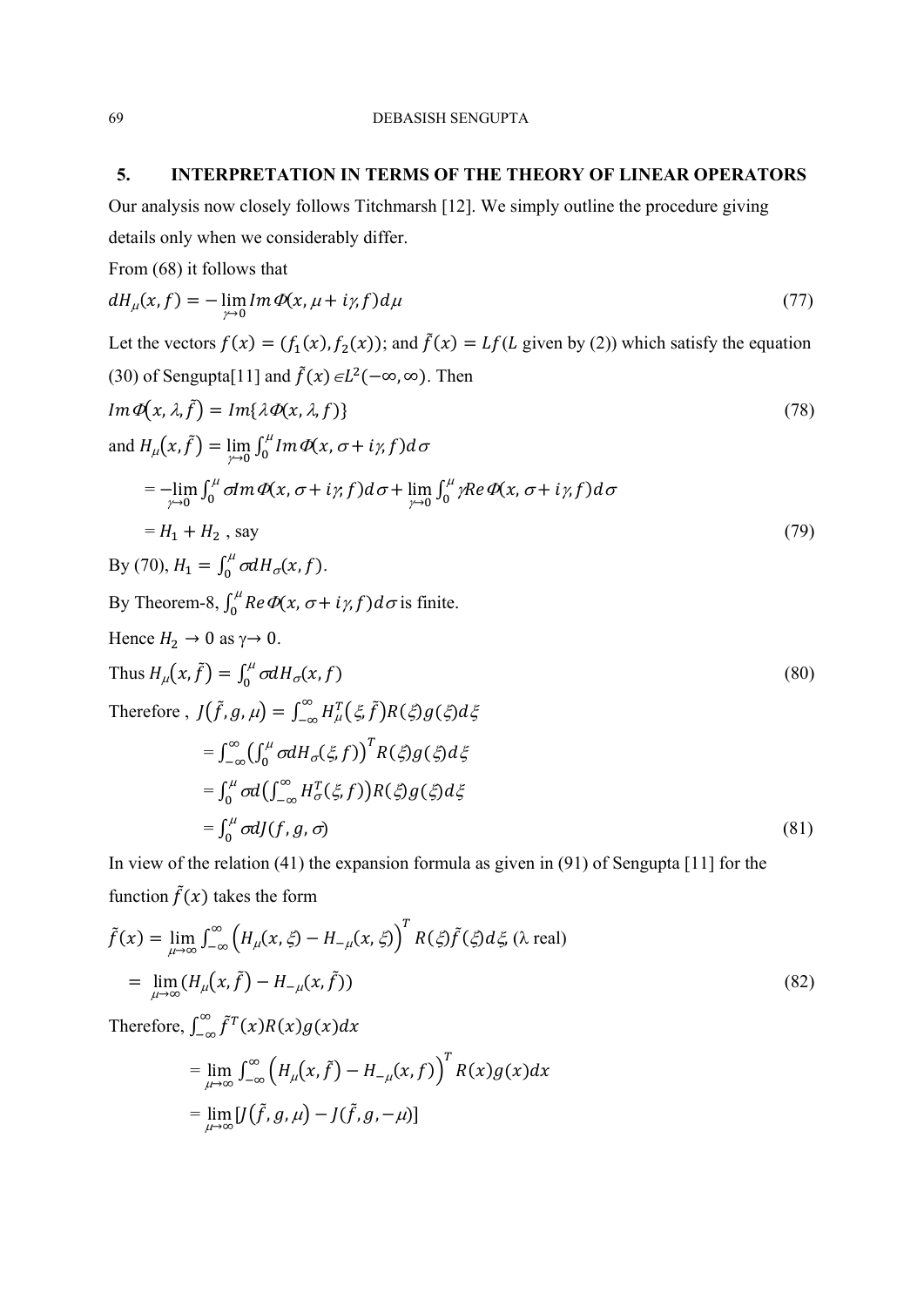$$
= \lim_{\mu \to \infty} \int_{-\mu}^{\mu} \sigma dJ(f, g, \sigma) \tag{83}
$$

For real  $\lambda$ , from (75) it follows that

$$
J(\tilde{f}, \lambda) = \int_0^{\lambda} \sigma dJ(\tilde{f}, f, \sigma) = \int_0^{\lambda} \sigma d\{ \int_0^{\sigma} \mu J(f, \mu) \}
$$
  
=  $\int_0^{\lambda} \sigma^2 dJ(f, \sigma)$  (84)

Hence, 
$$
\int_{-\infty}^{\infty} \tilde{f}^{T}(x)R(x) \tilde{f}(x) dx
$$
  
\n
$$
= J(\tilde{f}, \infty) - J(\tilde{f}, -\infty) \quad \text{by (66)}
$$
  
\n
$$
= \int_{-\infty}^{\infty} \sigma dJ(\tilde{f}, \sigma), \quad \text{by (83)}
$$
  
\n
$$
= \int_{-\infty}^{\infty} \sigma^{2} dJ(f, \sigma) \quad (85)
$$

As  $p(x)$ ,  $q(x)$ ,  $r(x)$  are real-valued twice differentiable functions of x over (-∞, ∞), the

differential operator  $L_A$  generated by (2) is a symmetric operator on  $L^2(-\infty, \infty)$ .

Put 
$$
K(x, y, \lambda) = H_{\lambda - 0}(x, y) - H_{-\infty}(x, y)
$$
, ( $\lambda$  real) 
$$
(86)
$$

(For notation See Chakravarty and Roy Paladhi [5])

Then the operator

$$
G(\lambda): f(x) \to \int_{-\infty}^{\infty} K^{T}(x, \xi, \lambda) R(\xi) f(\xi) d\xi
$$
  
(i.e;  $G(\lambda) f(x) = \int_{-\infty}^{\infty} K^{T}(x, \xi, \lambda) R(\xi) f(\xi) d\xi$ ) (87)

is a linear symmetric operator on  $L^2(-\infty, \infty)$ 

(See Chakravarty and Roy Paladhi [5]),  $K(x, y, \lambda)$  being a Carleman type kernel.

We now argue as in Titchmarsh ([12], Pp-55). (Also Ref Chakravarty and Roy Paladhi [5], Pp-

160-161) so as to obtain ultimately

$$
L_A = \int_{-\infty}^{\infty} \lambda dG(\lambda) \tag{88}
$$

where  $G(\lambda)$  is the resolution of the identity of the self-adjoint differential operator  $L_A$  generated by the given differential equation (1).

Thus we obtain the follow theorem.

**Theorem 10:** The matrix  $H_{\lambda}(x, y)$  ( $\lambda$ -real) defined by (40) generates an operator  $G(\lambda)$  given by (87) which is associated with the differential operator L given by (2).  $L_A$  generated by the differential expression (1) is associated in the same way as the resolution of the identity of a given operator T is associated with T.  $G(\lambda)$  is the resolution of the identity of the operator  $L_A$ .